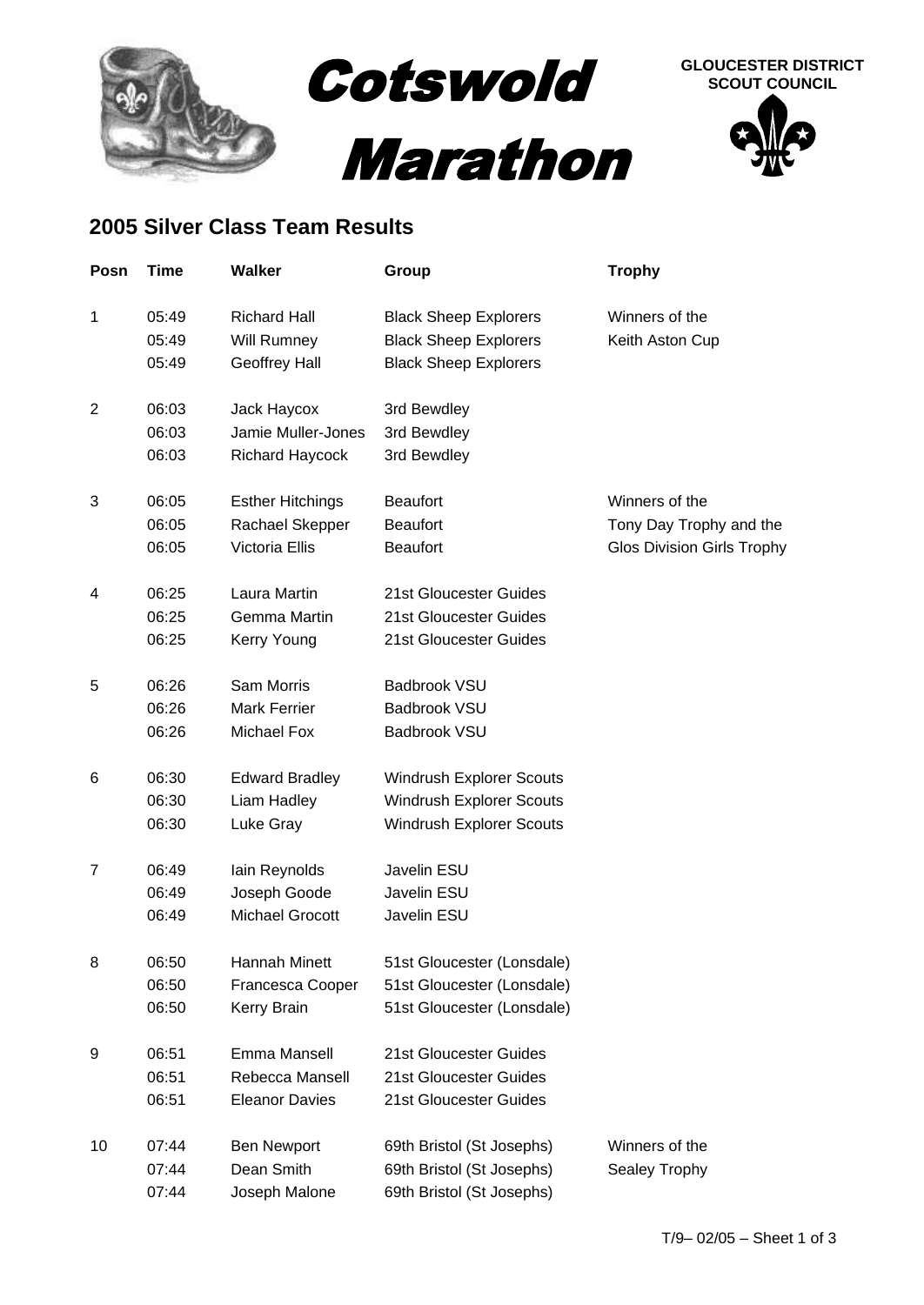| 11 | 07:46 | <b>Vinnie Davis</b>      | Churchdown           |
|----|-------|--------------------------|----------------------|
|    | 07:46 | Alex Feltham             | Churchdown           |
|    | 07:46 | Alwyn Elliott            | Churchdown           |
|    | 07:46 | Ellen Harpham            | Churchdown           |
|    | 07:46 | Louis Dweinzweig         | Churchdown           |
|    | 07:46 | Mat Fazeli               | Churchdown           |
| 13 | 08:14 | <b>Tom Nichols</b>       | <b>7th Worcester</b> |
|    | 08:14 | Alex Hall                | 7th Worcester        |
|    | 08:14 | Alex Poole               | <b>7th Worcester</b> |
| 14 | 08:23 | <b>Christine Butcher</b> | 15th Cheltenham      |
|    | 08:23 | Jessica Stirrups         | 15th Cheltenham      |
|    | 08:23 | Kate Slee                | 15th Cheltenham      |
| 15 | 08:32 | Louise Fazelli           | Churchdown           |
|    | 08:32 | <b>Terry Cox</b>         | Churchdown           |
|    | 08:32 | <b>Wendy Cox</b>         | Churchdown           |
| 16 | 09:51 | Matt Baker               | Enigma Explorers     |
|    | 09:51 | <b>Ashley Gelder</b>     | Enigma Explorers     |
|    | 09:51 | <b>Kat Wells</b>         | Enigma Explorers     |

## **2005 Silver Class Individual Results**

| Posn | Time                    | Walker                                                   | Group                                                              |
|------|-------------------------|----------------------------------------------------------|--------------------------------------------------------------------|
| 1    | 04:22                   | Matt Denny                                               | Longtree ESU                                                       |
| 2    | 04:52<br>04:52          | Alex Harrison<br>Joseph McAleer                          | 51st Gloucester (Lonsdale)<br>51st Gloucester (Lonsdale)           |
| 4    | 06:03                   | Paul Simmonds                                            | 3rd Bewdley                                                        |
| 5    | 06:05<br>06:05<br>06:05 | George Brough<br>Rob Woolridge<br><b>Rosemary Sinden</b> | Longtree ESU<br>Longtree ESU<br>Longtree ESU                       |
| 8    | 06:25                   | Karen Szewczuk                                           | 21st Gloucester Guides                                             |
| 9    | 06:26                   | Chris Jones                                              | Badbrook VSU                                                       |
| 10   | 06:30<br>06:30          | <b>Tom Holton</b><br>lain Bradley                        | <b>Windrush Explorer Scouts</b><br><b>Windrush Explorer Scouts</b> |
| 12   | 06:40<br>06:40          | Annie Evans<br>Laura Smith                               | <b>Beaufort</b><br><b>Beaufort</b>                                 |